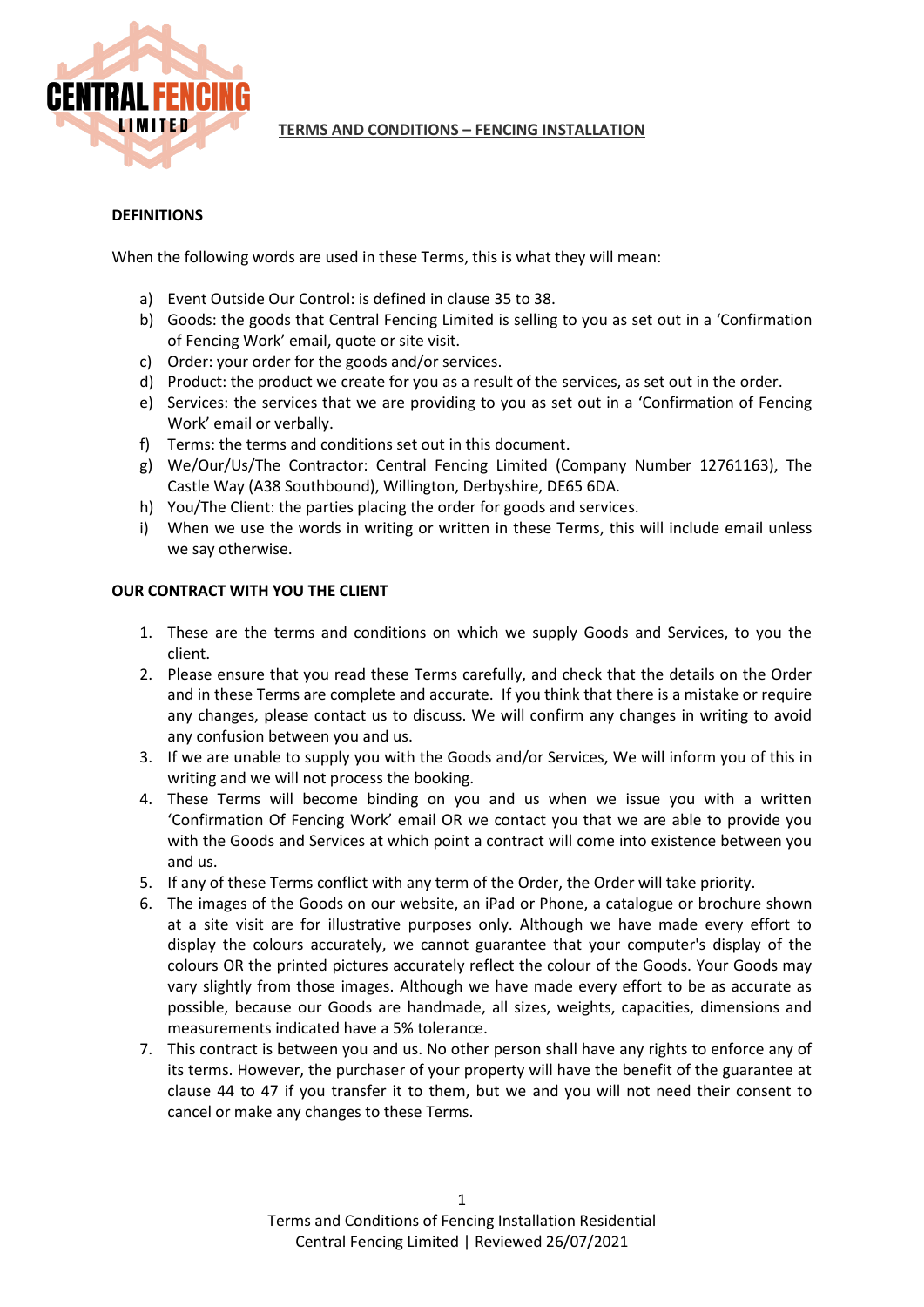#### **QUOTATIONS & PRICING**

- 8. Our quotations are produced with as much detail as possible to avoid any misunderstandings. If something is missing that you would like included, please let us know and we will revise the quotation accordingly.
- 9. In the event of unforeseen difficulties arising, or any other circumstantial changes, including the rise in material costs the quotation price may be revised to reflect the situation at hand. We would always let you know prior to commencing work if this would be the case and allow you time to accept or decline the new quotation.
- 10. Typographical, clerical or other errors or omissions in any quotation or acknowledgement of order issued by us shall be subject to correction without any liability on our part.
- 11. Extras will only be undertaken further to both full discussion with the client, and, verbal or written agreement, and charged at the agreed rate.
- 12. Quotes and prices include VAT. However, if the rate of VAT changes between the date of the contract and the date of installation. We will adjust the rate of VAT that you pay, unless you have already paid for the Goods and/or Services in full before the change in the rate of VAT takes effect.

### **PROVIDING FENCING INSTALLATION SERVICES**

- 13. We will supply the Services to you on the date set out in the 'Confirmation of Fencing Work' email or the date/s agreed between us.
- 14. All prices quoted are calculated on the basis of free access and unimpeded working during our normal working hours (8 am – 4 pm Mon – Sat) unless otherwise agreed.
- 15. Both the contractor and you the client are to agree practical arrangements on working methods and access that provide minimum disruption to the client and allow work to be carried out efficiently by us.
- 16. Free access is required for delivery of goods, plant, machinery, skips and to carry out Services etc.
- 17. Protection of existing items (plants, trees, patios, driveways etc). Whilst we endeavour to protect existing items with care in our working practice, responsibility for protection from damage of any existing items is the responsibility of the client. Arrangement can be made to put in place protection of existing items, over and above our basic cover, at a negotiated additional cost.
- 18. The contactor will need certain information from you that is necessary for us to provide the Services, including, in particular the following:
	- a) Details of any relevant boundary lines and confirmation that you either own the land where the fencing is to be erected or have the land owner's content and
	- b) Details of any underground services/utilities on your property in the vicinity of the proposed fencing erected by us.
- 19. If you do not provide us with the information referred to in clause 17 above, or you provide us with incomplete or incorrect information, we may make an additional charge of a reasonable sum to cover any extra work that is required, or we may suspend the services by giving you written notice. We will not be liable for any delay or non-performance where you have not provided this information to us. If we suspend the services under this clause 18, you do not have to pay for the services while they are suspended, but this does not affect your obligation to pay for any invoices we have already sent you.
- 20. The contractor will endeavour to employ a helpful and professional attitude at all times and will always attempt to bring the fencing works to a satisfactory conclusion as soon as possible taking into account weather conditions, availability of specialist materials, key personnel and unforeseen circumstances etc.

Terms and Conditions of Fencing Installation Residential Central Fencing Limited | Reviewed 26/07/2021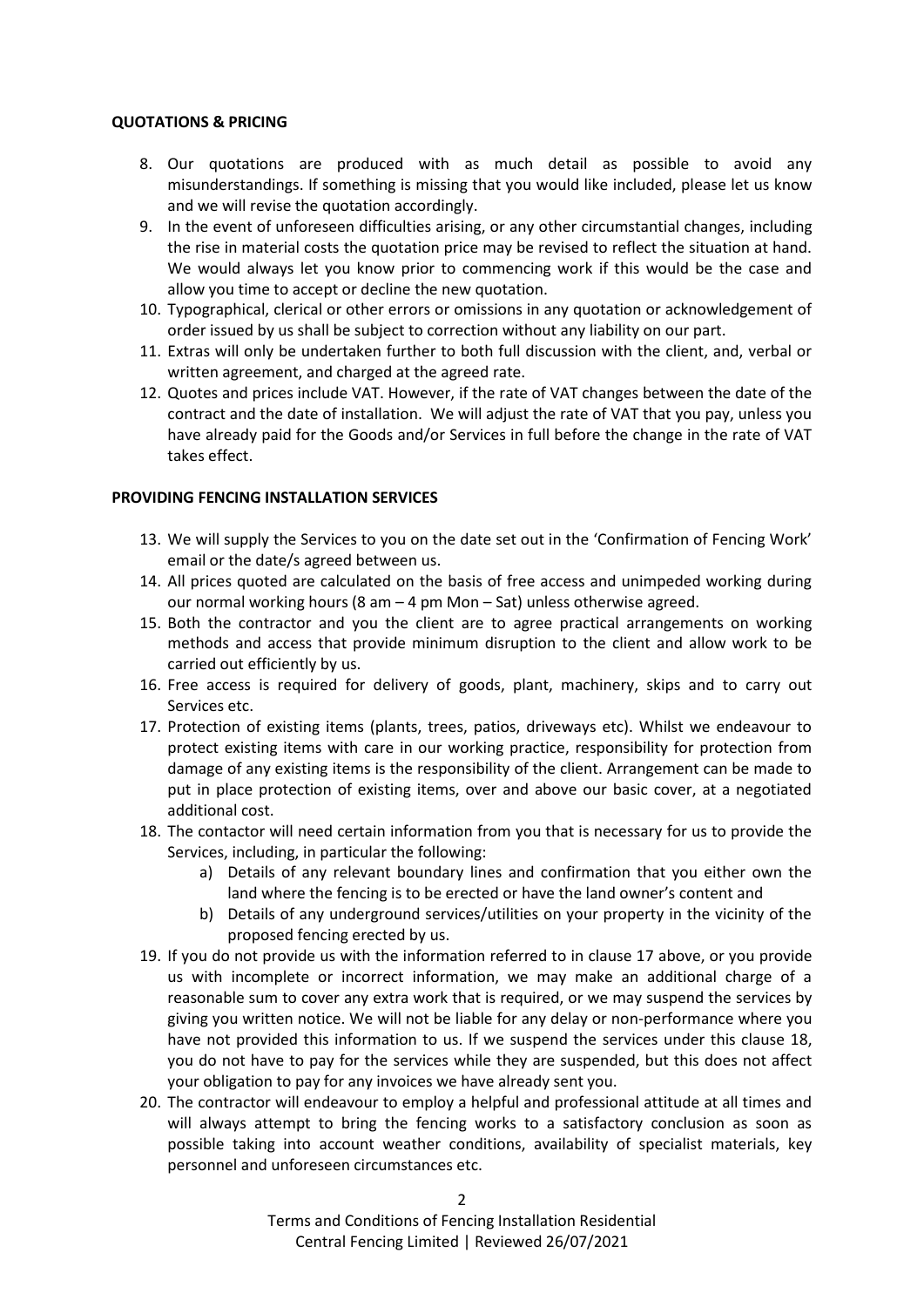- 21. We may have to suspend the services if we have to deal with technical problems, or to make improvements agreed between you and us in writing to the services. We will contact you to let you know in advance where this occurs, unless the problem is urgent or an emergency. You do not have to pay for the services while they are suspended under this clause 20 but this does not affect your obligation to pay for any invoices we have already sent you.
- 22. All goods provided remain the property of Central Fencing Limited until full and final payment is received (see item 32).
- 23. Access to collect used or unused goods, equipment and plant etc remains in place until full and cleared final payment is received (see item 32).
- 24. Central Fencing Limited whenever possible will complete a site visit or request photos from our client of the site prior to making the contract. A site visit is not always possible when clients are located a fair distance away. Central Fencing Limited reserve the right to cease contract should the working conditions not have been fully explained prior to undertaking the contract. Central Fencing Limited will not be held liable for any losses to our client upon their misinformation or misrepresentation.
- 25. We will only erect fencing to the legal maximum heights being 1 metre at the front of a property and 2 metres on any other boundaries, unless, you have obtained and produced to us planning permission/s authorising these heights to be exceeded or you instruct us to exceed the legal maximum heights without planning permission being obtained and confirm that there shall be no liability on us for so doing.
- 26. Where we agree to remove hedge or tree roots or other obstacle/s the price given is for removal by manual means only. We reserve the right to raise reasonable additional charges should additional work or labour be required to remove the obstacle/s in question.

#### **IF THERE IS A PROBLEM WITH THE INSTALLATION SERVICES**

27. You will carefully examine the works throughout the installation process and will notify us in writing of any defect or other failure to comply with the contract within 24 hours of discovering the faults, thereby allowing us to remedy whilst still on site. This in no way replaces your right to examine the works on completion and to notify us at the time of any snagging issues that may arise.

### **YOUR RIGHTS TO CANCEL**

- 28. Before we begin to provide goods and services to you, you have the right to cancel including where you are affected by an Event Outside Our Control. You may cancel goods and services at any time before we deliver goods or commence services on site by contacting us. We will confirm your cancellation in writing. If you cancel an order and you have made any deposit payments for services that have not been provided to you please see clause 35.
- 29. If we have already started work on your order and you wish to cancel you will pay us any costs we reasonably incurred in starting to fulfil our contract with you. We will let you know the costs due when you contact us.
- 30. If goods have already been delivered to site in readiness for work to be carried out you will not be able to cancel your order until goods have been collected. We will charge you the cost of collecting goods, you will have to pay the cost of any restocking fee our suppliers charge and for any items which won't be accepted back by our suppliers including made to measure goods. You will be able to keep any items which are not are not accepted back once full payment is received.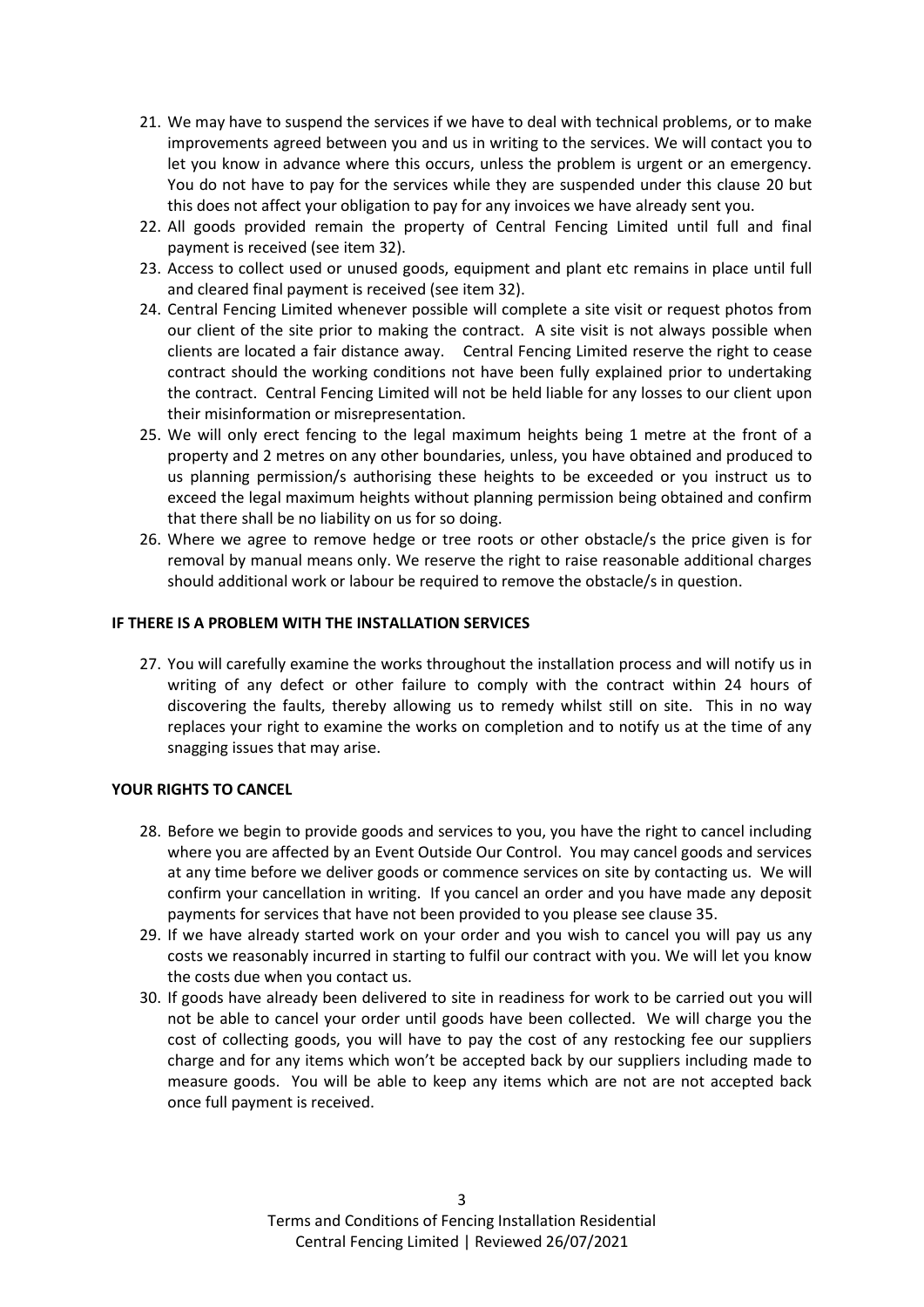#### **OUR RIGHTS TO CANCEL**

- 31. We may have to cancel an order for services before or on the start date due to an event outside of our control, or the unavailability of stock, key personnel, key materials without which we cannot provide the services. We will promptly contact you if this happens in writing or verbally.
- 32. We may cancel the contract for services at any time with immediate effect by giving you written notice if you do not pay us when you are supposed to as set out in clause 35 or you break the contract in any other material way and you do not correct the situation within 7 days of us asking you to in writing.

# **PAYMENT TERMS**

- 33. Where we are providing services to you, we will invoice you on completion you must pay each invoice in full on presentation either in cash, by credit or debit card, or bank transfer.
- 34. If you do not make any payment due to the contractor on presentation of the invoice/s. The client may be charged interest on the overdue amount at the rate of 8% a year. This interest shall accrue on a daily basis from the due date until the date of actual payment of the overdue amount, whether before or after judgment. The client must pay the contractor interest together with any overdue amount.
- 35. If the client disputes an invoice in good faith and contacts the contractor to let them know promptly after receiving an invoice that it is disputed, clause 33 will not apply for the period of the dispute.

### **DEPOSITS AND INTERIM PAYMENTS**

- 36. Central Fencing Limited reserve the right to request a deposit where the works are high value or work is at a significant distance from our base. Should this be the case a down payment or deposit is required of 50% of the accepted quotation upon agreeing our contract and to reserve the time frame for the contracted works. Deposits can only be made via bank transfer. Bank transfer details available on request. Deposits will be fully invoiced. In the case of cancellation by the client in writing <10 days before commencement of the contracted works 100% will be refunded providing payments haven't already been made for goods in preparation for us to carry out our contract you. In which case the deposit will be returned minus expenses made. 0% deposit will be refunded >10 days' notice is given. In the event that the contracted works are cancelled wholly by Central Fencing Limited 100% of the deposit will be refunded to the client.
- 37. Deposits are transferrable to different dates should the commencement date of the contract be altered by either party.
- 38. We reserve the right to request interim payments during projects on high value work at any time. Should interim payments not be made as requested we reserve the right to suspend Services until such time the balance of an interim invoice is paid in full. The contractor will not be held liable for any delays or cost incurred by such delays.

### **EVENTS OUTISDE OF OUR CONTROL**

- 39. We will not be liable or responsible for any failure to perform, or delay in performance of, any of our obligations under these Terms that is caused by an Event Outside Our Control.
- 40. An Event Outside Our Control means any act or event beyond our reasonable control, including without limitation strikes, lock-outs or other industrial action by third parties, civil commotion, riot, invasion, terrorist attack or threat of terrorist attack, war (whether

Terms and Conditions of Fencing Installation Residential Central Fencing Limited | Reviewed 26/07/2021